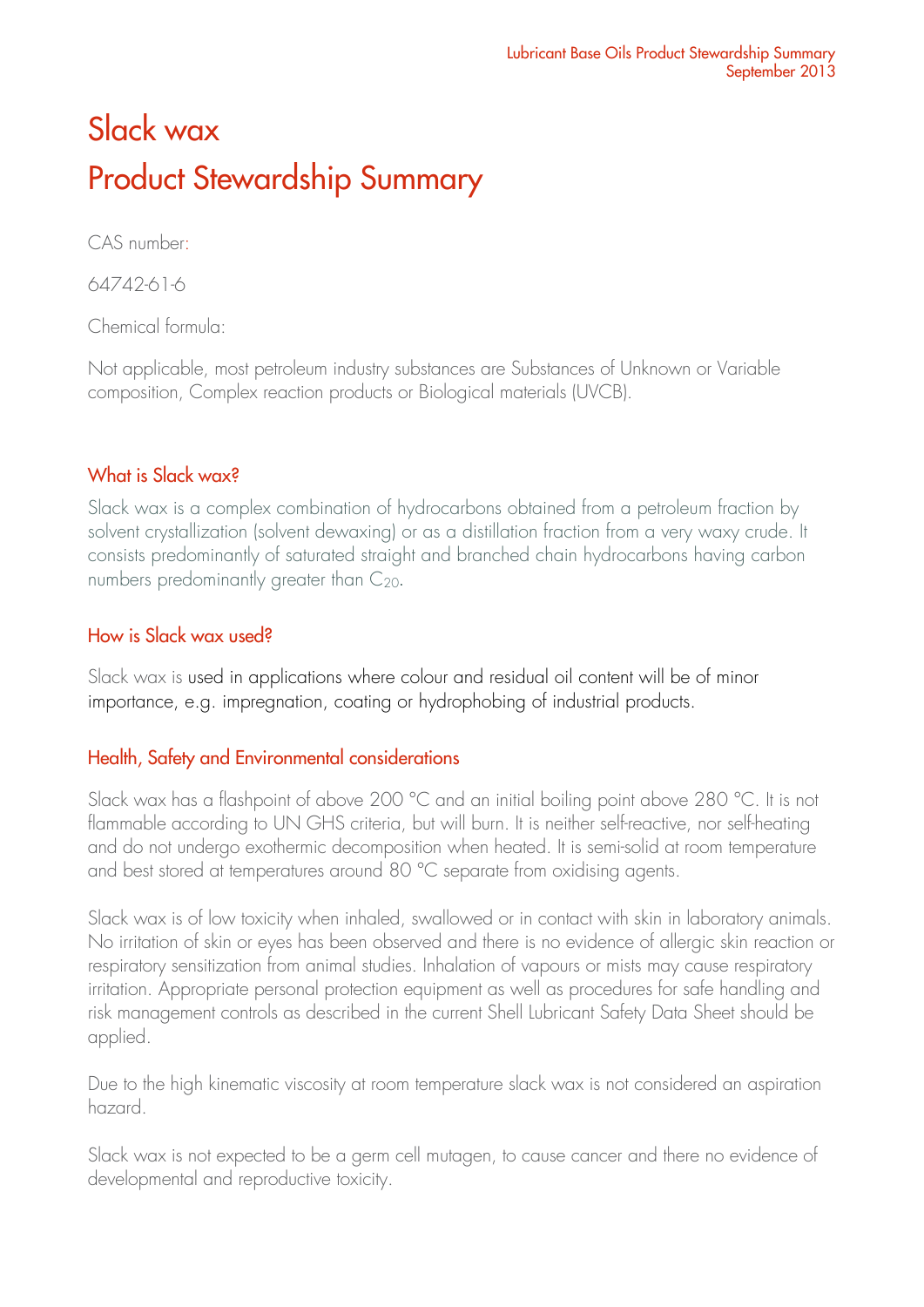Based on the above Slack wax is not classified for health hazards following UN GHS criteria.

The product is poorly soluble in water and will float on water. Therefore, tests on short- and longterm aquatic toxicity with fish, invertebrates and algae were carried out on water accommodated fractions and led to the conclusion that these base oils are practically non-toxic.

Slack wax is a UVCB substance (see explanation under "Chemical formula"). Based on the physico-chemical data and available information from similar substances an adverse effect on the environment is not expected. However, the presence of constituents with a certain environmental persistence or a bio-accumulation potential cannot be excluded. Based on the available compositional information, measured and predicted data it can be concluded that Slack wax is inherently biodegradable.

Following UN GHS criteria, Slack wax is not classified for environmental hazards.

The health, safety and environmental considerations above are not applicable for used oils and waxes, as they may contain more hazardous substances present as a consequence of applications, for which specific additives or other substances may have been introduced.

## Storing and transporting Slack wax

Slack wax is mainly transported by road, rail and in barges.

The temperature during storage and transport should be kept around 80 °C. For containers or container linings use mild steel or high density polyethylene.

Precautionary measures against static discharges must be undertaken during loading and unloading and all operators must wear personal protective equipment.

## Risk Characterization Summary

Risks associated with exposure to these products have been evaluated for the following "chain-of-commerce" activities: manufacture, storage, product transfer, transportation, and customers / markets. They are manufactured, stored and transported to customers in closed systems. Product is considered to pose low risk in all applications due to the non-hazardous nature of the product.

This product stewardship summary is intended to give general information about the chemical or categories of chemicals addressed. It is not intended to provide an in-depth discussion of health and safety information. Additional information is available through the chemical's applicable [Safety](http://www.epc.shell.com/)  [Data Sheet](http://www.epc.shell.com/) which should be consulted before use of the chemical. This product stewardship summary does not supplant or replace required regulatory and/or legal communication documents.

\_\_\_\_\_\_\_\_\_\_\_\_\_\_\_\_\_\_\_